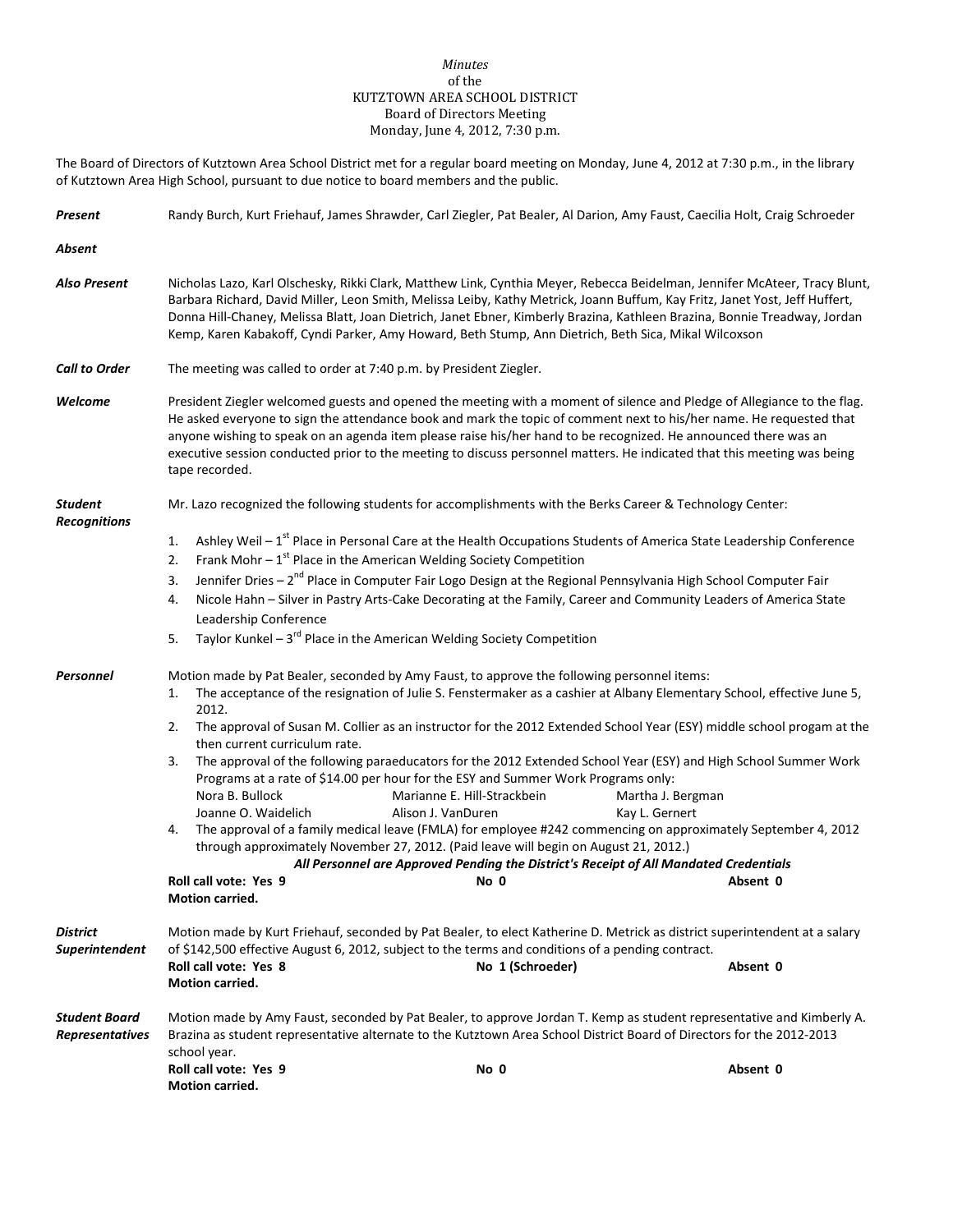| June 4, 2012<br>Page 2 of 3                                                                                                                                                                                                                                                                  | <b>KASD Board of Directors Meeting Minutes</b>                                                                                                                                                                                                                                                                                                        |                              |                                                    |                      |  |  |
|----------------------------------------------------------------------------------------------------------------------------------------------------------------------------------------------------------------------------------------------------------------------------------------------|-------------------------------------------------------------------------------------------------------------------------------------------------------------------------------------------------------------------------------------------------------------------------------------------------------------------------------------------------------|------------------------------|----------------------------------------------------|----------------------|--|--|
| <b>Request</b>                                                                                                                                                                                                                                                                               | Student Vacation Motion made by Caecilia Holt seconded by Randy Burch, to approve students #105294 and #105295 to take a six-day<br>vacation absence from May 29 through June 5, 2012.                                                                                                                                                                |                              |                                                    |                      |  |  |
|                                                                                                                                                                                                                                                                                              | Roll call vote: Yes 8<br>Motion carried.                                                                                                                                                                                                                                                                                                              | No 1 (Faust)                 |                                                    | Absent 0             |  |  |
| <b>Real Estate</b><br>Motion made by Pat Bealer, seconded by Amy Faust, to approve an exemption from real estate taxes for property PIN<br>Exemption Request45-5456-00-40-1917-TDV, per the notices from the County of Berks Assessment Office and Department of Military Affairs<br>Office. |                                                                                                                                                                                                                                                                                                                                                       |                              |                                                    |                      |  |  |
|                                                                                                                                                                                                                                                                                              | Roll call vote: Yes 9<br>Motion carried.                                                                                                                                                                                                                                                                                                              | No 0                         |                                                    | Absent 0             |  |  |
| Consortium<br><b>Surplus Sharing</b>                                                                                                                                                                                                                                                         | Motion made by Pat Bealer, seconded by Amy Faust, to approve the Berks County Dental Consortium Surplus Sharing<br>Agreement.                                                                                                                                                                                                                         |                              |                                                    |                      |  |  |
|                                                                                                                                                                                                                                                                                              | Roll call vote: Yes 9<br>Motion carried.                                                                                                                                                                                                                                                                                                              | No 0                         |                                                    | Absent 0             |  |  |
| <b>ESY Services</b><br>Agreement                                                                                                                                                                                                                                                             | Motion made by Amy Faust, seconded by Pat Bealer, to approve the agreement for special education extended school year<br>(ESY) services for a student with New Story school. The approximate commencement and termination dates are June 18,<br>2012 and August 10, 2012 respectively.                                                                |                              |                                                    |                      |  |  |
|                                                                                                                                                                                                                                                                                              | Roll call vote: Yes 7<br>Motion carried.                                                                                                                                                                                                                                                                                                              | No 1 (Schroeder)             | Absent 0                                           | Abstain 1 (Shrawder) |  |  |
| <b>Policies –</b><br><b>First Reading</b>                                                                                                                                                                                                                                                    | Motion made by Amy Faust, seconded by Caecilia Holt, to approve the first reading of the following policies:<br>Policy 006. Meetings<br>Policy 121. Field Trips<br>Policy 210. Use of Medications<br>Policy 319.1 Intellectual Property<br>Policy 822. Automated External Defibrillator (AED)                                                         |                              |                                                    |                      |  |  |
|                                                                                                                                                                                                                                                                                              | Motion made by Randy Burch, seconded by Pat Bealer, to amend the motion to remove Policy 006 from the original motion.<br>Roll call vote: Yes 9<br>No 0<br>Absent 0<br><b>Motion carried</b>                                                                                                                                                          |                              |                                                    |                      |  |  |
|                                                                                                                                                                                                                                                                                              | Motion made by Amy Faust, seconded by Caecilia Holt, to approve the first reading of the following policies:<br>Policy 210. Use of Medications<br>Policy 121. Field Trips                                                                                                                                                                             |                              |                                                    |                      |  |  |
|                                                                                                                                                                                                                                                                                              | Policy 319.1 Intellectual Property<br>Roll call vote: Yes 8<br>Motion carried.                                                                                                                                                                                                                                                                        | No 1 (Faust)                 | Policy 822. Automated External Defibrillator (AED) | Absent 0             |  |  |
|                                                                                                                                                                                                                                                                                              | Motion made by Amy Faust, seconded by Kurt Friehauf, to approve the first reading of Policy 006. Meetings.<br>Roll call vote: Yes 6<br>Motion carried.                                                                                                                                                                                                | No 3 (Bealer, Burch, Darion) |                                                    | Absent 0             |  |  |
| <b>Social Studies</b><br><b>Textbooks</b>                                                                                                                                                                                                                                                    | Motion made by Pat Bealer, seconded by Al Darion, to approve the purchase of 30 AP Social Studies textbooks, AP American<br>Government 13 edition, at a cost of \$4,632.71.                                                                                                                                                                           |                              |                                                    |                      |  |  |
|                                                                                                                                                                                                                                                                                              | Roll call vote: Yes 9<br>Motion carried.                                                                                                                                                                                                                                                                                                              | No 0                         |                                                    | Absent 0             |  |  |
| <b>AC Units</b><br>Replacement                                                                                                                                                                                                                                                               | Motion made by Amy Faust, seconded by Pat Bealer, to accept the proposal from HAS Mechanical to replace the air<br>conditioning units in the high school drafting and D-14 rooms at a cost of \$3,000 and \$2,800 respectively.<br>Roll call vote: Yes 9<br>Motion carried.                                                                           | No 0                         |                                                    | Absent 0             |  |  |
| <b>Asbestos</b>                                                                                                                                                                                                                                                                              | Motion made by Pat Bealer, seconded by Randy Burch, to accept the proposal from Spotts, Stevens and McCoy to provide<br>Consulting Services engineering consulting services for the high school boiler room asbestos remediation project at a cost of \$10,675.<br>Roll call vote: Yes 7<br>No 2 (Schroeder, Shrawder)<br>Absent 0<br>Motion carried. |                              |                                                    |                      |  |  |
| <b>AC Unit</b><br><b>Installation</b>                                                                                                                                                                                                                                                        | Motion made by Craig Schroeder, seconded by Pat Bealer, to accept the low quote from H.T. Lyons to install a 2.5 air conditioning<br>unit for the high school server room and relocate the existing unit to the high school office at a cost of \$9,860.<br>Roll call vote: Yes 5<br>Motion carried.                                                  |                              | No 4 (Faust, Holt, Schroeder, Shrawder)            | Absent 0             |  |  |